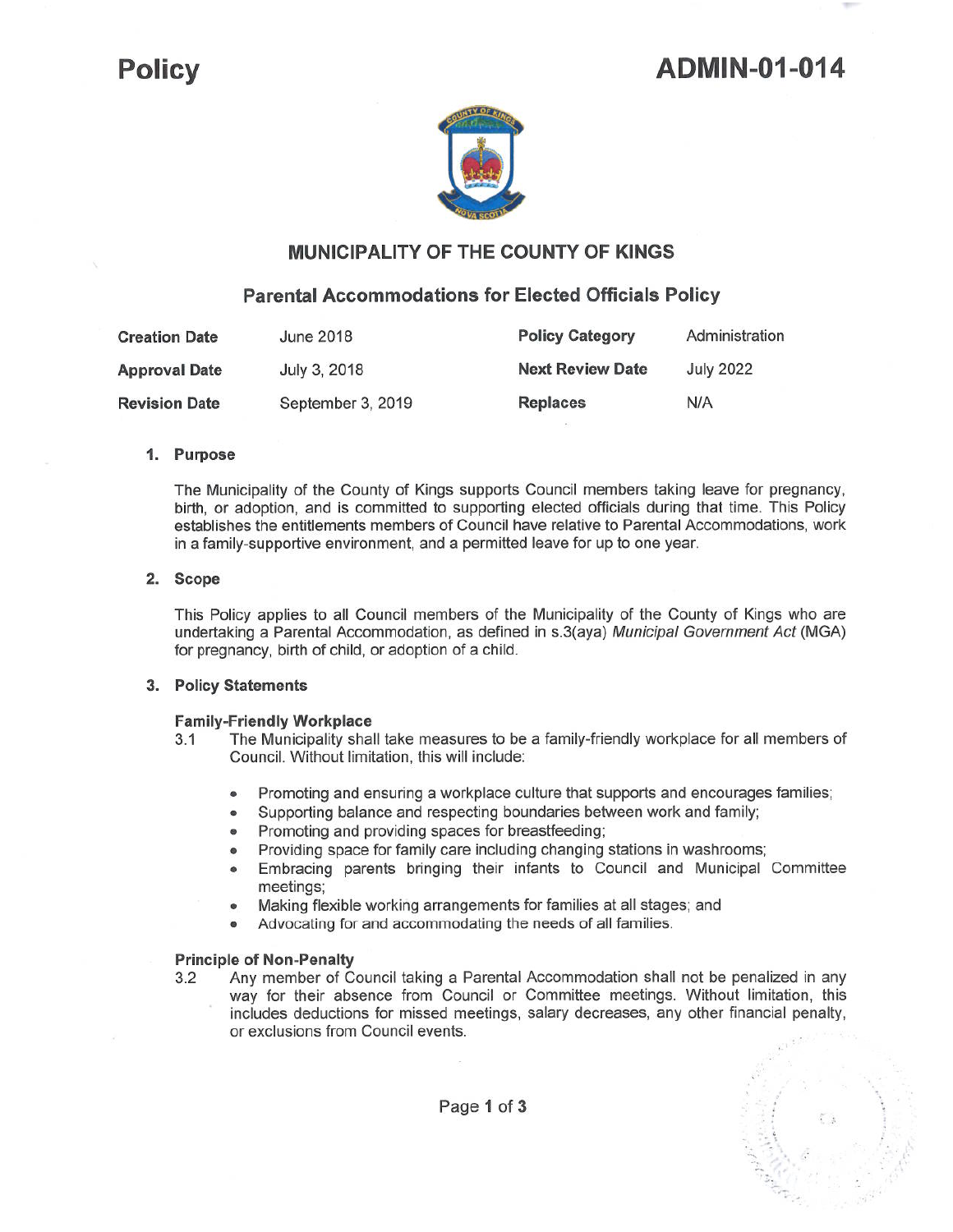# **Policy ADMIN-01-014**



## **MUNICIPALITY OF THE COUNTY OF KINGS**

## **Parental Accommodations for Elected Officials Policy**

#### **Notice of Leave**

3.3 Any Council member planning a Parental Accommodation shall endeavor to provide two weeks' notice of any leave to the Mayor and Municipal Clerk.

#### **Compensation and Additional Benefits**

3.4 While on a Parental Accommodation, any member of Council shall continue to receive remuneration as prescribed in Policy FIN-05-002: Council and Committee Remuneration Policy and any benefits they have opted to receive. That is, any benefits or deductions the member of Council was receiving prior to their Parental Accommodation shall continue while on a Parental Accommodation.

#### **Length of Leave**

- 3.5 Any member of Council may take up to 52 consecutive weeks of leave during a pregnancy or leave within a year of a birth or adoption.
- 3.6 Per s.17(4)(a) Municipal Government Act, a Mayor or Councillor who is absent for 52 or fewer consecutive weeks due to Parental Accommodation during a pregnancy or leave commenced within a year of a birth or adoption may not be disqualified to serve as Mayor or Councillor.

# **Determining Responsibilities While on Leave**

- The member of Council going on leave is entitled to determine their level of involvement during parental leave. This may include attendance at some Council or Committee meetings, responding to calls or emails, and meeting with constituents.
- 3.8 The member of Council is encouraged to submit a signed written commitment to the Mayor and CAO that includes:

(1) the processes that will be implemented to ensure that the member of Council's constituents remain represented during parental accommodation leave, which may include another member of Council providing coverage or any other process that the member of Council taking leave determined appropriate; and

(2) The duties that the member of Council intends to continue to perform during all or part of the parental accommodation leave.

3.9 A member of Council may revise their written commitment during parental accommodation leave by submitting a revised written commitment to the Mayor and CAO.